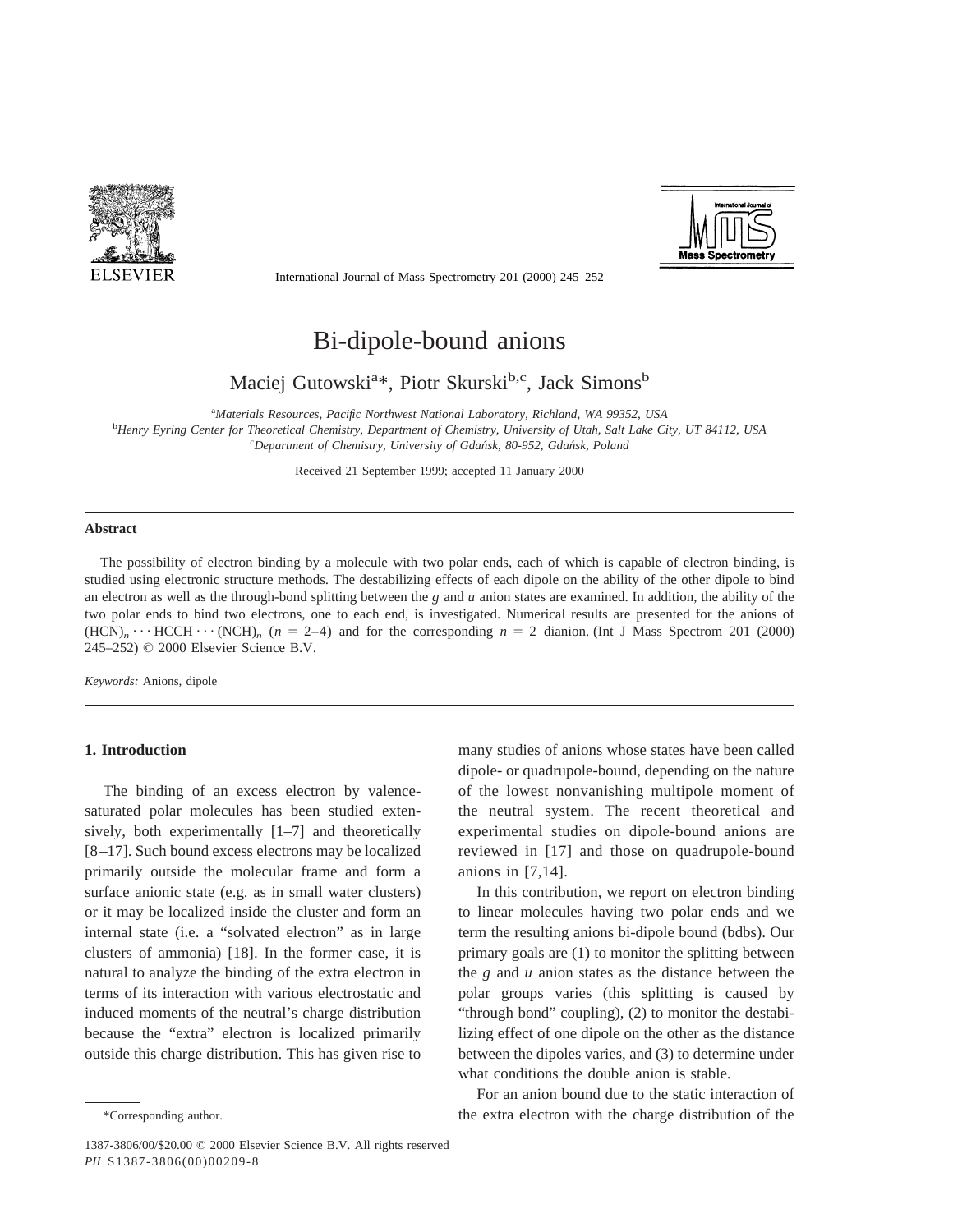neutral molecule *N*, the one-particle Schrödinger equation

$$
\left(-\frac{1}{2}\Delta + V_{elst}^{exact} + V_{ooe-exch}^{exact}\right)\phi = \epsilon\phi
$$
 (1)

possesses a bound solution [14]. Here,  $V_{elst}^{exact}$  represents the classical electrostatic potential from the exact charge distribution  $\rho_N^{exact}$  of *N* 

$$
V_{elst}^{exact}\phi(1) = \int \frac{\rho_N^{exact}(2)}{r_{1,2}} d\tau_2 \phi(1) \tag{2}
$$

and the occupied orbitals exclusion effects (ooe) and the exchange interaction between the excess electron and the electrons of *N* are included in the  $V_{ooe-exch}^{exact}$ potential. In practical calculations, the  $V_{elst}^{exact}$  and *Vooe*-*exch exact* operators are not available. There is, however, a well known approximation to Eq. (1) at the Hartree-Fock (HF) self-consistent field (SCF) level of theory. With  $\rho_N^{exact}$  in  $V_{elst}^{exact}$  replaced by the SCF density  $\rho_N^{HF}$  and  $V_{ooe-exch}^{exact}$  replaced by the SCF exchange operators  $K$  [19], Eq. (1) becomes equivalent to the Koopmans' theorem (KT) description of the excess electron binding, with  $\epsilon$  being equal to the energy of the virtual orbital  $\phi$  obtained in the SCF calculation for *N* [19]. The vertical electron attachment energy at the KT level of theory is given by the negative of  $\epsilon$  and is labeled *VAE<sup>KT</sup>*.

The  $V_{elst}$  operator for a neutral  $D_{\infty h}$  molecule with two polar ends separated by a distance 2*L* may be approximated (especially at distances exterior to the charge density of *N*) by a sum of two dipole potentials having opposite orientations. With  $V_{ooe-exch}$  neglected and *Velst* so approximated, Eq. (1) reduces to

$$
\left[ -\frac{1}{2} \Delta + V_1(+\mu, +L) + V_2(-\mu, -L) \right] \phi^{bdbs}
$$

$$
= \epsilon^{bdbs} \phi^{bdbs}
$$
(3)

where  $V_1$  and  $V_2$  describe the electron–dipole interactions. The solutions of Eq. (3) for large *L*'s are expected, by symmetry, to be of the form

$$
\phi_{\pm}^{bdbs} \approx \frac{1}{\sqrt{2}} \left( \chi_1 \pm \chi_2 \right) \tag{4}
$$

$$
\epsilon_{\pm}^{bdbs} \approx e \pm H_{12} \tag{5}
$$

where  $\chi$  and  $e$  are the eigenfunctions and energies of the one-particle Schrödinger equation for the dipolebound anion

$$
\left(-\frac{1}{2}\,\Delta - \frac{\mu\,\cos\,\theta}{r^2}\right)\,\chi = e\,\chi\tag{6}
$$

with  $\chi_1$  centered at *L* and  $\chi_2$  at  $-L$ . The + and solutions of Eq. (4) describe  $\sigma_g$  and  $\sigma_u$  orbitals, respectively. The term  $H_{12} = \langle \chi_1 | -1/2 \Delta + V_1 \rangle$  $(+\mu, +L) + V_2$  (-<sub>2</sub>), which relates to the throughbond coupling of the two dipole-bound orbitals, approaches zero as  $L \rightarrow \infty$ , but produces a nonvanishing  $\epsilon_{+}^{bdbs}$  –  $\epsilon_{-}^{bdbs}$  energy splitting for finite *L*'s. On the basis of the ab initio calculations whose results are reported here, we attempt to learn, in a more quantitative sense, about the strength of these couplings as well as about the stability of the state having one electron in  $\chi_1$  and a second electron in  $\chi_2$ .

$$
V_2(-\mu_1 - L)|\chi_2\rangle
$$

#### **2. Molecules, geometries, and basis sets**

The linear  $(HCN)_n \cdots HCCH \cdots (NCH)_n$  species, for which we introduce the short-hand notation  $\mathcal{H}_nS\mathcal{H}_n$ , are bi-dipolar because they contain pairs of oppositely oriented polar (HCN)*<sup>n</sup>* oligomers (denoted  $\mathcal{H}_n$ ) separated by the acetylene spacer molecule (*S*). We chose to use the  $\mathcal{H}_n$  oligomers because we have experience studying electron binding to these species [15].

The  $\mathcal{H}_n$  clusters are known to have a propensity for linear equilibrium structures, and the dimer and trimer have been experimentally characterized as linear [20]. Also solid  $\mathcal H$  is known to contain "infinite" linear  $\mathcal H$ chains [21]. The dipole-bound anionic states of the linear  $\mathcal{H}_n$  clusters have recently been theoretically studied [12,15] and the vertical electron attachment energies calculated at the KT  $(VAE^{KT})$ , SCF (*VAESCF*), and the second-order Møller-Plesset (MP2) levels (*VAEMP*<sup>2</sup> ) are collected in Table 1 for  $n = 1 - 4$ .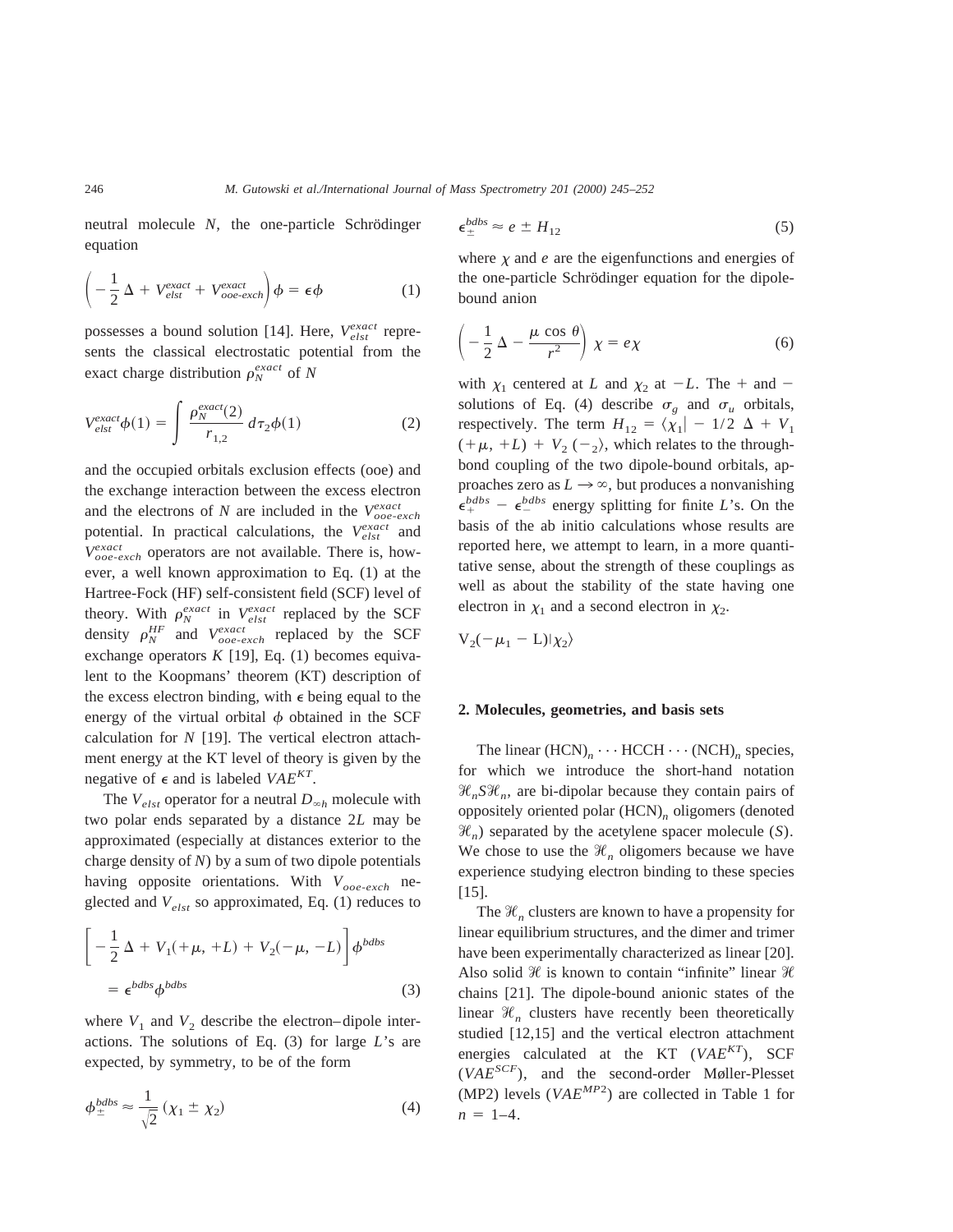Table 1

Vertical electron attachment energies (in  $cm^{-1}$ ) calculated at the KT, SCF, and MP2 levels, the linear clusters (HCN)<sub>n</sub> and  $(HCN)_n$ ....  $HCCH$ ...  $(NCH)_n$  are denoted by  $\mathcal{H}_n$  and  $\mathcal{H}_n\mathcal{SH}_n$ , respectively

| System                           | Anionic<br>state                                            | $V A E^{KT}$ | $V A E^{SCF}$ | $V\,AE^{MP2}$ |
|----------------------------------|-------------------------------------------------------------|--------------|---------------|---------------|
| $\mathcal{H}^a$                  | $^2\Sigma$                                                  | 14           | 14            | 13            |
| $\mathcal{H}_2^{\rm b}$          | $2\Sigma$                                                   | 465          | 511           | 494           |
| $\mathcal{H}_3^{\rm b}$          | $2\Sigma$                                                   | 1007         | 1094          | 1044          |
| $\mathcal{H}^{\rm b}_4$          | $^2\Sigma$                                                  | 1400         | 1503          | 1430          |
| $\mathcal{H}_2 S \mathcal{H}_2$  | $^{2}\Sigma_{g}^{+}$                                        | 158          | 165           | 206           |
| $\mathcal{H}_2$ $S\mathcal{H}_2$ | $2\Sigma_{\rm u}^{\rm \mp}$                                 | 151          | 159           | 197           |
| $\mathcal{H}_3 S \mathcal{H}_3$  |                                                             | 557          | 581           | 638           |
| $\mathcal{H}_3 S \mathcal{H}_3$  | $\begin{array}{c} 2 \Sigma_g^+ \\ 2 \Sigma_u^+ \end{array}$ | 560          | 582           | 637           |
| $\mathcal{H}_4$ $S\mathcal{H}_4$ | $^{2}\Sigma_{\rm g}^{+}$                                    | 895          | 925           | 982           |
| $\mathcal{H}_A S \mathcal{H}_A$  | $2\Sigma_{\rm u}^+$                                         | 895          | 925           | 982           |

<sup>a</sup> see [23]

 $<sup>b</sup>$  see [24]</sup>

Our ab initio calculations of electron binding energies for the  $D_{\infty h}$   $\mathcal{H}_n S \mathcal{H}_n$  ( $n = 1-4$ ) species have been performed at the MP2 level of theory with the aug-cc-pVDZ basis sets [22] supplemented with six extra sets of *s* and *p* functions centered on the terminal hydrogen atoms. The exponents of the extra even-tempered diffuse sets span the range from 2.4684  $\times$  10<sup>-2</sup> to 6.9771  $\times$  10<sup>-5</sup> au. Our strategy for constructing the diffuse basis set employed here is detailed in [15] where such bases have been shown to be flexible enough to describe the (HCN)*<sup>n</sup>* groups in species such as we consider here. Moreover, our earlier studies [15,17], which include species containing (HCN)*<sup>n</sup>* groups, showed that electron correlation corrections beyond MP2 are relatively unimportant. For example, for reproducing the electron binding energies of  $(HCN)_2^-$  and  $(HCN)_3^-$ , corrections beyond MP2 were as small as 3% of the total values of electron binding energies. Therefore, we believe that the electron correlation corrections calculated at the third order MP (MP3), fourth order MP (MP4), coupled cluster single double (CCSD), and CCSD triple [CCSD(T)] levels are not likely to be significant for the species that we describe here.

The structures of the neutral  $\mathcal{H}_nS\mathcal{H}_n$  (*n* = 1–4) species, optimized at the SCF level of theory, have all positive curvatures (i.e. the hessian matrix eigenval-

ues). For  $n = 2$  we also performed SCF geometry optimization and frequency calculations for the  ${}^{2}\Sigma_{g}^{+}$ and  ${}^{2}\Sigma_{u}^{+}$  anionic states and found the geometry relaxation upon electron attachment to be very small for both states. The largest distortion of 0.02 Å occurs for the hydrogen bonds between the  $\mathcal H$  moieties. The anions in the *g* and *u* states are found to have nearly identical structures with valence bonds differing by less than 0.0001 Å and hydrogen bonds by less than 0.0007 Å. Both *g* and *u* anionic structures are found to have all positive curvatures at the SCF level of theory.

We also performed additional calculations for the anion and dianion of  $\mathcal{H}_2 S \mathcal{H}_2$  with (1) the geometry of  $\mathcal{H}_2$  set to the optimal geometry of the dipole-bound anion  $\mathcal{H}_2^-$ , (2) the geometry of the spacer *S* set to the optimal geometry of the neutral acetylene, and we then varied only one internal geometry parameter *L* (the distance between the terminal hydrogen atom and the center of symmetry). These model calculations were carried out to allow us to monitor how the dipole–dipole repulsion and through-bond couplings vary with distance.

# **3.**  ${}^{2}\Sigma_{g}^{+}$  and  ${}^{2}\Sigma_{u}^{+}$  mono-anionic states

## *3.1. g/u* splitting and through-bond coupling

Bound anionic states of  ${}^2\Sigma_g^+$  and  ${}^2\Sigma_u^+$  symmetry were found in the  $\mathcal{H}_n S \mathcal{H}_n$  systems for  $n \geq 2$  but not for  $n = 1$ . The vertical electron attachment energies, displayed with those of the corresponding  $\mathcal{H}_n$  oligomers in Table 1, show a near degeneracy in the *g* and *u* states (e.g. the MP2 values of the *VAE* for the *g* and *u* states differ by less than 9.3, 0.6, and 0.04  $cm^{-1}$  for  $n = 2, 3$ , and 4, respectively), even for the  $n = 2$  cluster where through-bond coupling should be largest. This means that the through-bond coupling [see Eq. (5)] is 5 cm<sup>-1</sup> for  $n = 2$  and even smaller for  $n \geq 3$ .

The charge distributions of the excess electron in the  ${}^{2}\Sigma_{g}^{+}$  ( ${}^{2}\Sigma_{u}^{+}$ ) state of  $\mathcal{H}_{n}S\mathcal{H}_{n}^{-}$  (*n* = 2–4) are described by symmetric (antisymmetric) combinations of the *sp* hybrid type orbitals localized on the terminal H atoms (see Fig. 1 for the *g* and *u*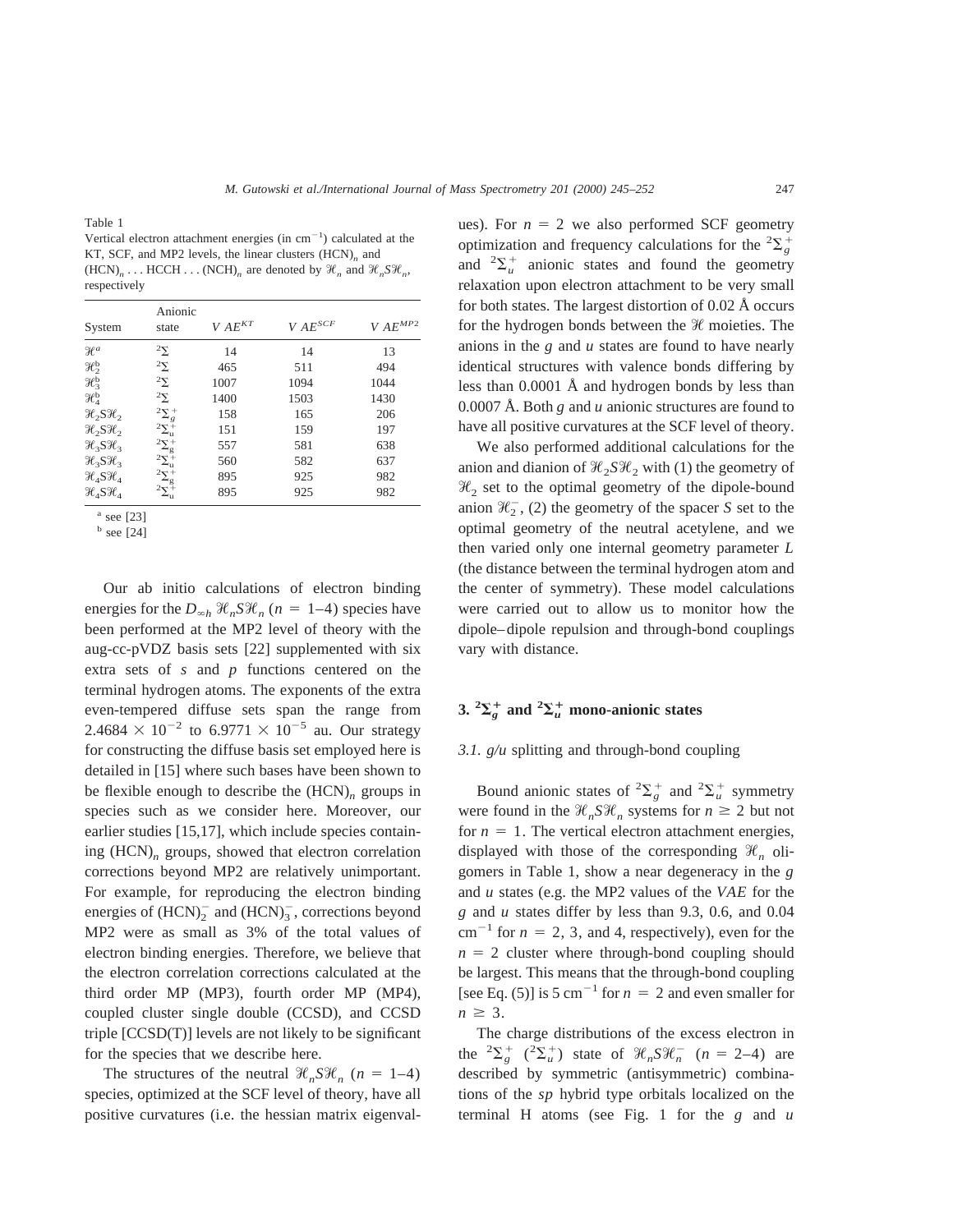

Fig. 1. Singly occupied molecular orbital of  $\mathcal{H}_4 S \mathcal{H}_4^-$  in the lowest  ${}^{2}\Sigma_{g}^{+}$  (top) and  ${}^{2}\Sigma_{u}^{+}$  (bottom) electronic state (plotted with a 0.005 contour spacing).

distributions for  $n = 4$ ). The hybrid orbitals become more spatially compact as *n* increases, consistent with the increase of the electron binding energy (see Table 1) and with the increasing polarity of the  $\mathcal{H}_n$  moieties as reflected in their increasing dipole moments. For each *n*, the spatial extent is very similar for the *g* and *u* states and the fraction of the excess electron density localized in the interatomic region of the molecular frame is very small, which explains the negligible geometry differences and energy splittings between the anionic *g* and *u* states.

As noted above, the excess electron remains unbound at the KT level of theory for  $n = 1$ . This was not a surprise to us because (1) the  $\mathcal H$  monomer binds an electron by only 11 cm<sup>-1</sup> at the KT level [23], (2) its polarity is less in the  $\mathcal{H}S\mathcal{H}$  environment than in  $\mathcal{H}$ , and (3) in  $\mathcal{H}S\mathcal{H}$  one has the repulsion between the dipoles of the oppositely oriented  $\mathcal{H}$  units. These effects are probably responsible for the electronic instability of  $\mathcal{H}S\mathcal{H}^-$ . Likewise, for  $n \geq 2$ , the



Fig. 2. The FAE energy for  $\mathcal{H}_2 S \mathcal{H}_2$  as a function of the distance *L* between the terminal hydrogen atom and the center of symmetry.  $q(N)$  denotes the Mulliken charge of the nitrogen atom closest to the acetylen molecule.

electron binding energies are smaller in the  $\mathcal{H}_n S \mathcal{H}_n^$ than in the  $\mathcal{H}^-_n$  species (see Table 1) for similar (i.e. smaller polarity and dipole–dipole repulsion) reasons.

#### *3.2. Dipole–dipole repulsion effect*

In Fig. 2 we display the dependence of the energy associated with attaching the first electron (FAE) to form either the *g* or *u* state (note that we already established that these two energies differ very little) on the distance *L* in  $\mathcal{H}_2 S \mathcal{H}_2$ . The Mulliken charges from the SCF calculations on the neutral  $\mathcal{H}_2 S \mathcal{H}_2$  are also reported in Fig. 2 for the nitrogen atom which is closest to the acetylene molecule. Of course, as  $L \rightarrow$  $\infty$  the value of the FAE is the same as the vertical electron detachment energy for the isolated  $\mathcal{H}_2^-$ , and these limiting values of the FAE are 481, 529, and 512  $cm^{-1}$  for the KT, SCF, and MP2 methods, respectively [15]. The values of the FAE decrease as *L* decreases (see Fig. 2). For *L* larger than 35 a.u., the polarity of the  $\mathcal{H}_2$  groups is the same in  $\mathcal{H}_2 S \mathcal{H}_2$  as in the isolated  $\mathcal{H}_2$ , as indicated by the values of the Mulliken charge on the N atom. In this region, the dependence of the FAE on *L* relates only to the fact that the excess electron localized on one side of the cluster is destabilized by the repulsive potential of the dipole on the opposite side of the cluster. For  $L < 36$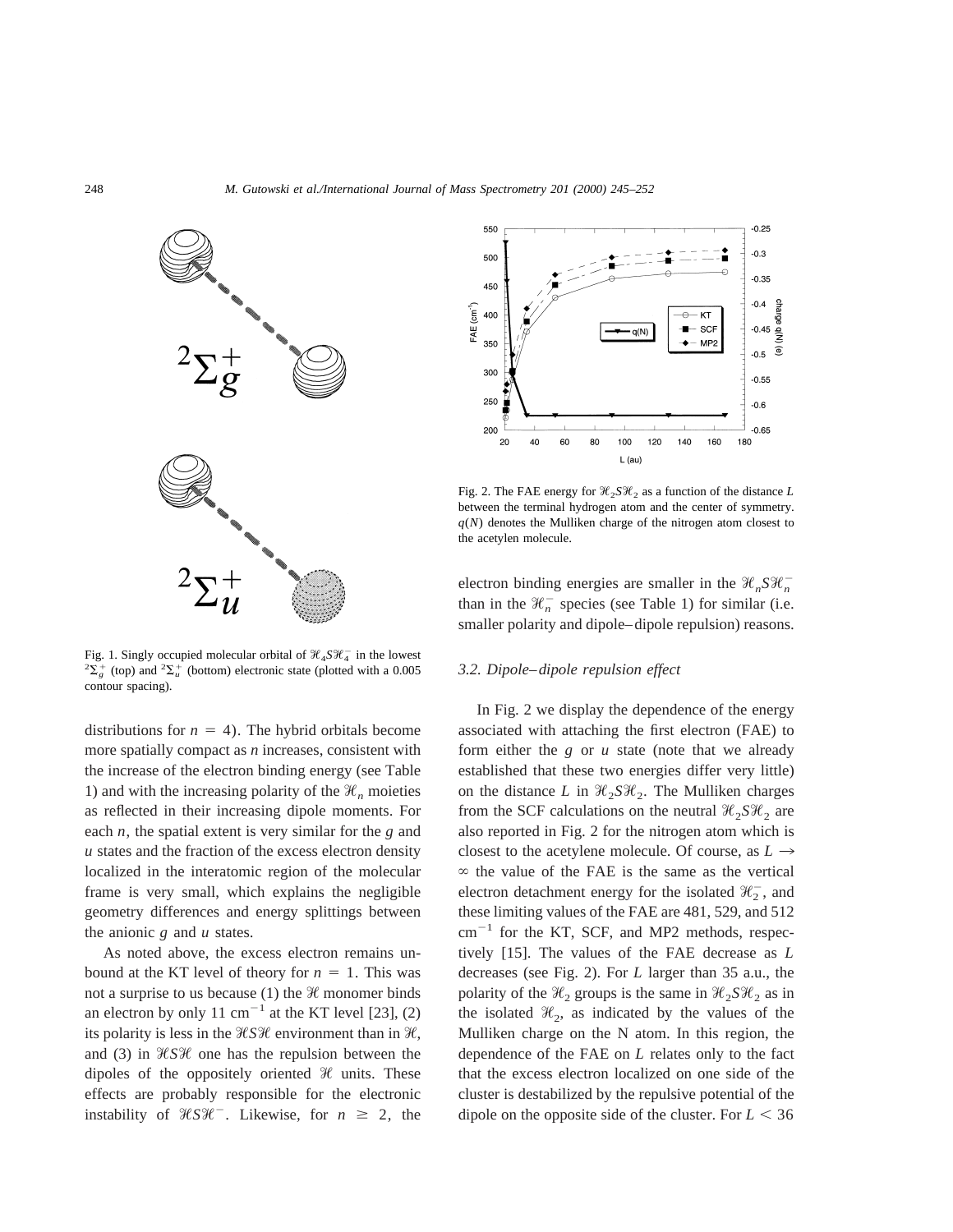a.u., the polarity of the  $\mathcal{H}_2$  groups in  $\mathcal{H}_2 S \mathcal{H}_2$  rapidly decreases, as indicated by the values of the Mulliken charge on the nitrogen. For such values of *L*, the values of the FAE further decrease due both to the decrease in polarity and to changes in dipole–dipole repulsion.

#### *3.3. Effects of orbital relaxation and correlation*

The electron binding energies in the  $\mathcal{H}_n S \mathcal{H}_n^$ systems are dominated by the KT contribution which takes into account the coulomb and exchange interaction between the excess electron and the SCF charge distribution of *N*. The effect of orbital relaxation, which is given by the difference between  $VAE<sup>SCF</sup>$  and  $VAE<sup>KT</sup>$  and which describes polarization of *N* by the excess electron and the effect of backpolarization, is small and does not exceed 5% of *VAEKT*. The MP2 electron correlation contribution to the electron binding energy, given by the difference between  $VAE^{MP2}$  and  $VAE^{SCF}$ , describes (1) the dispersion interaction between the excess electron and the electrons of *N* and (2) the correlation correction to the static coulomb interaction between the extra electron and the charge distribution of *N* [24]. The stabilizing former term represents a significant fraction of *VAE<sup>KT</sup>* (50% for  $n = 3$ ) but it is largely canceled by the latter. In consequence, the total MP2 contribution does not exceed 30% of *VAEKT*.

#### **4. Doubly charged anion**

We have also studied the electronic stability of the dianion  $\mathcal{H}_2 S \mathcal{H}_2^{2-}$  as a function of the spacing parameter *L*. The  ${}^{1}\Sigma_{g}^{+}$  and  ${}^{3}\Sigma_{u}^{+}$  di-anionic states become quasidegenerate for large values of *L*. A singlereference  $\sigma_g^1 \sigma_u^1$  wave function is appropriate for the triplet state, but the singlet state requires two strongly mixed electronic configurations ( $\sigma_g^2$  and  $\sigma_u^2$ ) or one configuration based on localized orbitals  $(\chi_1^1 \chi_2^1)$ . For these reasons, we studied only the  ${}^3\Sigma_u^+$  state but the results for the  ${}^{1}\Sigma_{g}^{+}$  state are expected to be very similar especially in the regime of large *L*.

The second electron attachment energy (SAE),



Fig. 3. The SAE energy for  $\mathcal{H}_2 S \mathcal{H}_2$  as a function of the distance *L* between the terminal hydrogen atom and the center of symmetry. The approximate values of  $SAE^{KT}$  resulting from the fit [Eq. (7)] are also reported.

defined as the difference between the energies of the di-anion and of the mono-anion, is plotted in Fig. 3 for the  ${}^{3}\Sigma_{u}^{+}$  state as a function of *L* for the KT, SCF, and MP2 methods. The KT SAE is given as the negative of the energy of the lowest unoccupied molecular orbital obtained from an unrestricted Hartree-Fock (UHF) SCF calculation on the monoanion.

As  $L \rightarrow \infty$ , the asymptotic value of the SAE is the same as the FAE, as expected for two noninteracting  $\mathcal{H}_2$  species. For every method, the electronic stability of the dianion decreases as *L* decreases (see Fig. 3), and the di-anion becomes unstable (i.e. the SAE becomes negative) for  $L \approx 210$  a.u. A simple electrostatic argument suggests that the di-anion should remain electronically bound as long as the coulomb repulsion between the two excess electrons localized at opposite ends of the molecule is smaller than the FAE. For example, the KT values of the SAE, with all quantities expressed in atomic units, should fit the following equation:

$$
SAE^{KT}(L) \approx FAE^{SCF}(L) - \frac{1}{2L+C}
$$
 (7)

where 2*L* is the distance between the terminal hydrogen atoms and *C* takes into account the spatial extent of the orbitals  $\chi_{1,2}$  holding the two excess electrons. The value of *C* was determined by least squares fitting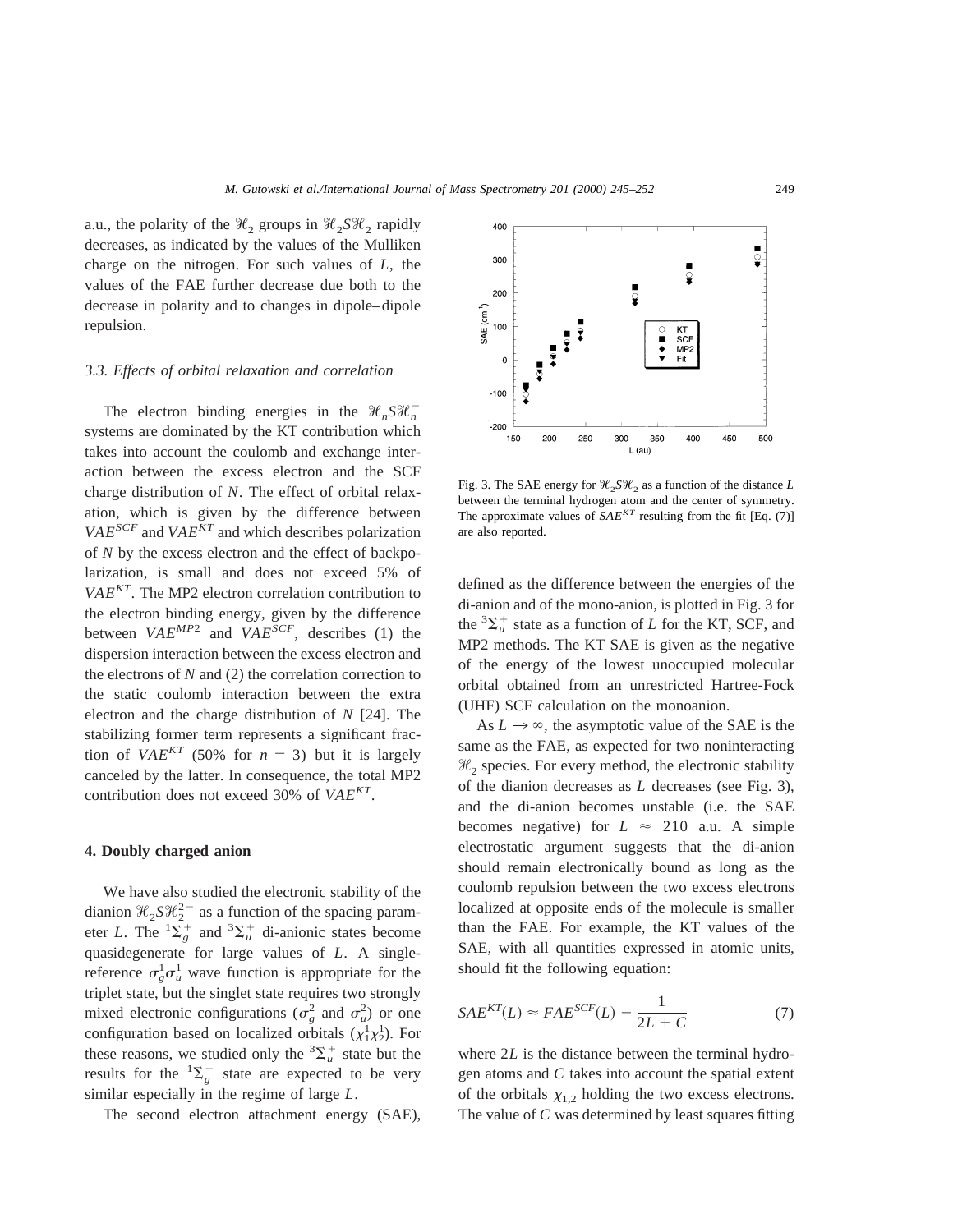the SAE and FAE energies and a value of  $C = 39.4$ a.u. was achieved. As shown in Fig. 3, the model of Eq. (7) performs well for  $\mathcal{H}_2 S \mathcal{H}_2^-$  and allows us to relate the SAE to the FAE and the length *L* of a bi-dipolar molecule. Clearly, the small  $\mathcal{H}_n$  clusters, considered in this article, have too small FAEs to form bound dianions for realistic values of *L*. However, this is not the case when more polar building blocks such as LiCN are used to build clusters [25].

# **5. Polarizability and electron localization in mono-anions**

The electric dipole transition moment connecting the <sup>2</sup> $\sum_{g}^{+}$  and <sup>2</sup> $\sum_{u}^{+}$  anion states, denoted  $\langle g | \mu_z | u \rangle$ , was found to be 33 and 36 a.u. for  $n = 2$  and 3, respectively, at the configuration interaction level of theory with single excitations (CIS). These significant values of the electric dipole-transition moment and the quasidegeneracy of the <sup>2</sup> $\sum_{g}^{+}$  and <sup>2</sup> $\sum_{u}^{+}$  states (especially for larger *n*) suggest a large value of the longitudinal polarizability of the anion,  $\alpha_{\parallel}$ , if calculated using the second-order perturbation theory expression for a non-degenerate state [26]. This perturbation theory is, however, not applicable when the matrix element  $\langle g|\mu_z|u\rangle$  is large in comparison with the energy difference between the unperturbed  ${}^{2}\Sigma_{g}^{+}$  and  ${}^{2}\Sigma_{u}^{+}$ states [27]. The response of the molecule in a quasidegenerate state to an external electric field requires a multiconfigurational approach similar to that used in analysis of the "sudden polarization" effect [28]. In fact, for large *n*'s, one expects to observe a linear Stark effect rather than the quadratic dependence of the energy on electric field, that is characteristic of polarizability.

Even for large *n*, however, the precise degeneracy of the *g* and *u* states in  $\mathcal{H}_n S \mathcal{H}_n^-$  is almost certainly unattainable due to vibronic coupling between the  ${}^{2}\Sigma_{g}^{+}$  and  ${}^{2}\Sigma_{u}^{+}$  states. This coupling is expected to lead to negative curvature along an antisymmetric stretching mode of  $\sigma_u$  symmetry. The strength of the factor that produces negative  $\sigma_u$ -mode curvature on the lower, e.g.  ${}^{2}\Sigma_{g}^{+}$ , surface is governed by matrix elements of the form [29]

$$
\frac{|\langle^2 \Sigma_g^+ | \partial H / \partial Q_{\sigma_u} |^2 \Sigma_u^+ \rangle|^2}{E(^2 \Sigma_g^+ ) - E(^2 \Sigma_u^+)} \tag{8}
$$

where  $\partial H/\partial Q_{\sigma u}$  represents the derivative of the electronic Hamiltonian with respect to distortion along the  $\sigma_u$  mode. The closer the <sup>2</sup> $\sum_u^+$  state approaches the underlying  ${}^{2}\Sigma_{g}^{+}$  state, the larger is the magnitude of the  ${}^{2}\Sigma_{g}^{+}$ -state negative curvature factor. Once negative  $\sigma_{\mu}$ -mode curvature occurs, the molecular framework distorts from  $D_{\infty h}$  to  $C_{\infty v}$  symmetry, the two molecular polar ends become nonequivalent, and the near-degeneracy of the two bound anionic states is removed.

Moreover, the experimental conditions used to form such anions can give rise to distortion and hence to electron localization. If the excess electron is initially attached to one end of  $\mathcal{H}_n S \mathcal{H}_n$ , the preparation has formed a nonstationary solution given by the localized orbital  $\chi_1$  of Eq. (4). The probability that the excess electron will be found at the opposite end of the molecule at a time t later is approximately given by  $\sin^2(H_{12}t/\hbar)$  [30], where  $2H_{12}$  is the  $E({}^2\Sigma_g^+$  –  $E({}^{2}\Sigma_{u}^{+})$  energy splitting, which becomes unity for  $t \approx$  $10^{-10}$  s for  $n = 4$ . The significant residence time  $(10^{-10}$  s) for the excess electron at one molecular end is sufficient to polarize the molecular framework and thus to stabilize the localized-electron state.

With these reservations in mind, we decided to calculate the SCF polarizabilty of  $\mathcal{H}_n S \mathcal{H}_n^-$  using a single-determinantal wave function with the excess electron localized on one side of the molecule, and our results are reported in Table 2. We also report there the SCF values of polarizabilities for the neutral and anionic  $\mathcal{H}_n$  oligomers.

The polarizabilities of the neutral  $\mathcal{H}_n$  clusters display the standard pattern:  $\alpha_{\parallel}$  is larger than the transverse polarizability  $\alpha_{\perp}$  and both increase as *n* increases. The opposite trend holds for the dipolebound anions  $\mathcal{H}_n^-$ :  $\alpha_{\parallel}$  is smaller than  $\alpha_{\perp}$  and both decrease as *n* increases. Finally for the bdbs anions  $\mathcal{H}_n S \mathcal{H}_n^-$ , the values of both polarizabilities are larger than for the corresponding dipole-bound anions  $\mathcal{H}^-_n$ and they decrease as *n* increases. Moreover,  $\alpha_{\parallel}$  is smaller than  $\alpha_{\perp}$  for  $n = 3$  and 4.

The polarizabilities of dipole-bound anions  $\mathcal{H}_n^-$  are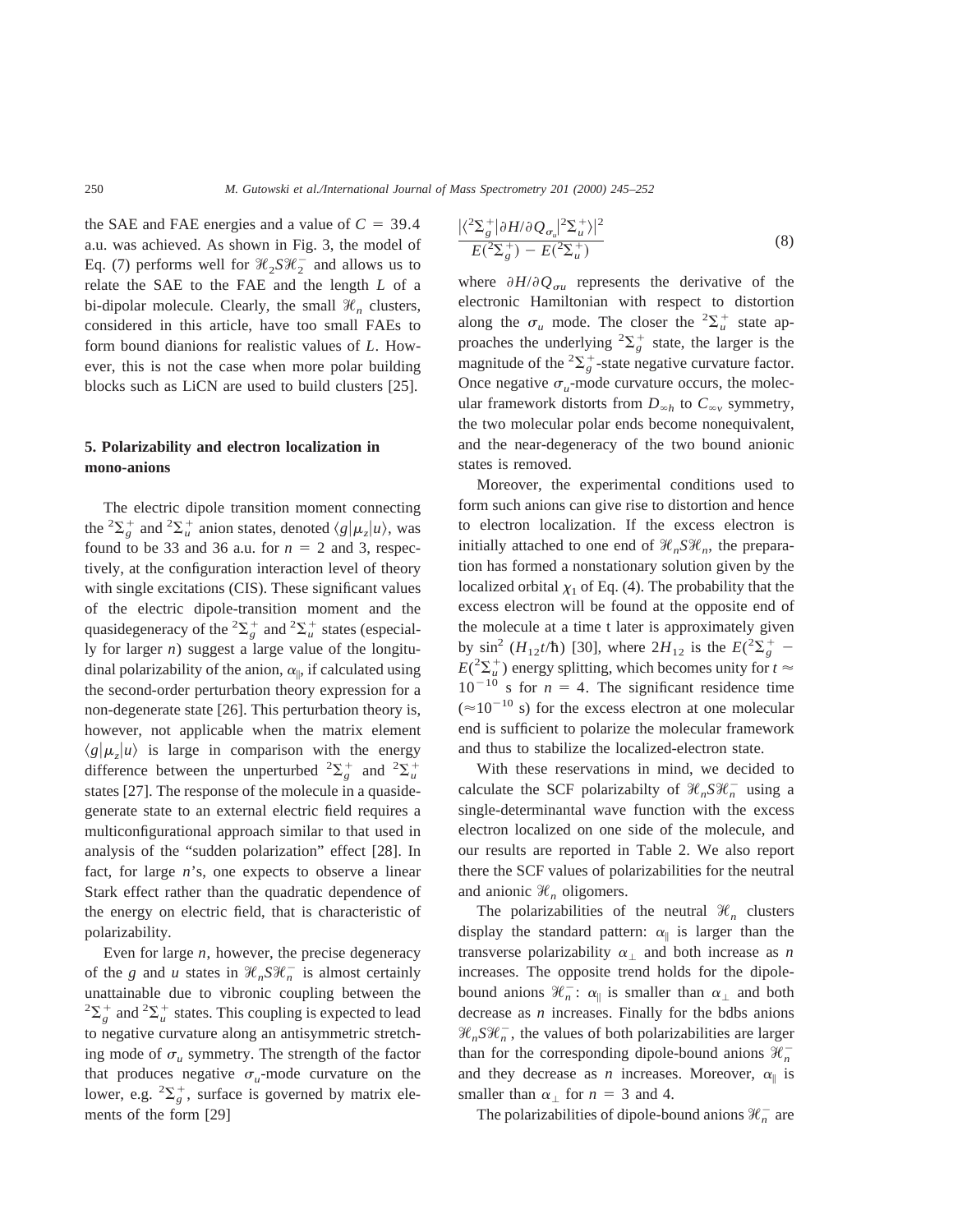Table 2.

Longitudinal and transverse polarizabilities in au; the linear clusters (HCN)<sub>n</sub> and (HCN)<sub>n</sub> . . . HCCH . . . (NCH)<sub>n</sub> are denoted by  $\mathcal{H}_n$  and  $\mathcal{H}_nS\mathcal{H}_n$ , respectively

| System                              | $\alpha_{\parallel}$ | $\alpha_{\perp}$  |
|-------------------------------------|----------------------|-------------------|
| $\mathcal{H}_2$                     | 48                   | 26                |
| $\mathcal{H}_3$                     | 75                   | 38                |
| $\mathcal{H}_4$                     | 102                  | 50                |
| $\mathcal{H}^-_2$                   | $3.2 \times 10^{4}$  | $5.5 \times 10^4$ |
| $\mathcal{H}_3^-$                   | $1.1 \times 10^{4}$  | $2.0 \times 10^4$ |
| $\mathcal{H}^-_4$                   | $9.0 \times 10^{3}$  | $1.6 \times 10^4$ |
| $\mathcal{H}_2$ $S\mathcal{H}_2^-$  | $1.4 \times 10^{5}$  | $1.0 \times 10^5$ |
| $\mathcal{H}_3 S \mathcal{H}_3^-$   | $1.9 \times 10^{4}$  | $2.4 \times 10^4$ |
| $\mathcal{H}_4$ S $\mathcal{H}_4^-$ | $1.1 \times 10^{4}$  | $1.8 \times 10^4$ |

dominated by the contribution from the loosely bound excess electron. As *n* increases, the electron binding energy increases, the orbitals become more compact, and therefore both  $\alpha_{\parallel}$  and  $\alpha_{\perp}$  decrease. The larger value of  $\alpha_{\perp}$  than of  $\alpha_{\parallel}$  reflects the nature of the  $\mu$  cos  $\theta/r^2$  potential, which has a strong  $1/r^2$  decay relevant to the longitudinal electron polarization, but a softer  $\cos \theta$  decay relevant to the transverse electron polarization. For the bi-dipole-bound anions, the dependence of the  $\alpha$ 's on *n* is qualitatively the same as for dipole-bound anions but the values are larger due to the smaller electron binding energies in  $\mathcal{H}_n S \mathcal{H}_n^-$  than in  $\mathcal{H}_n^-$ . The finite values of  $\alpha_{\parallel}$  for  $\mathcal{H}_n S \mathcal{H}_n^-$  in low electric fields are related to the longitudinal polarization of the localized excess electron. For a sufficiently large value of the electric field a non-linear polarization of the anion is anticipated related to the excess electron transfer from one molecular end to another.

#### **6. Summary**

Linear molecules with two polar ends, such as  $(HCN)<sub>n</sub> \cdots HCCH \cdots (NCH)<sub>n</sub>$  support two anionic states of  ${}^{2}\Sigma_{g}^{+}$  and  ${}^{2}\Sigma_{u}^{+}$  symmetry. These two states are nearly degenerate (i.e. the coupling  $H_{12}$  is less than 5 cm<sup>-1</sup>) even for the shortest  $(n = 2)$  stable anion, thus suggesting that the through-bond coupling of the two dipole-bound orbitals is very small.

The electron binding energy depends both on the polarity of the  $\mathcal{H}_n$  group and the spacing (*L*) between

the groups, which relates to the dipole–dipole repulsion.

The electron binding energies for the  $\mathcal{H}_n S \mathcal{H}_n^$ anions are well reproduced at the Koopmans' theorem level due to small orbital relaxation effects and partial cancelation of physically different electron correlation contributions.

The doubly charged anion can be stable if the spacing *L* is large enough to overcome the coulomb repulsion between the two excess electrons.

We expect localization of the excess electron on one side of the bi-dipolar anion  $\mathcal{H}_n S \mathcal{H}_n^-$  for sufficiently large *n*.

The transverse polarizability of dipole-bound anions may be larger than the longitudinal polarizability, which is related to the character of the electron-dipole potential  $\mu$  cos  $\theta/r^2$ .

The polarizabilities of bi-dipole-bound anions are larger than those of the corresponding dipole-bound anions, which is related to the smaller electron binding energies in the former species. The longitudinal polarizabilities of bi-dipole-bound anions are expected to be large but finite due to localization of the excess electron on one side of the molecule and nonlinearity is anticipated in response to the electric field due to electron transfer from one molecular end to another.

## **Acknowledgements**

Discussions with Professor A.J. Sadlej and Professor L. Piela are gratefully acknowledged. One of the authors (M.G.) acknowledges support of this work by the Division of Chemical Sciences and the Division of Geosciences and Engineering both of the Office of Basic Energy Sciences, and the Office of Energy Research of the US Department of Energy. This work was performed in part under the auspices of the U.S. Department of Energy, under contract no. DE-AC06- 76RLO 1830, with Battelle Memorial Institute, which operates the Pacific Northwest National Laboratory. This work was also supported by NSF Grant CHE-9618904, the Polish State Committee for Scientific Research (KBN) grant no. 3 T09A 049 15 (contract